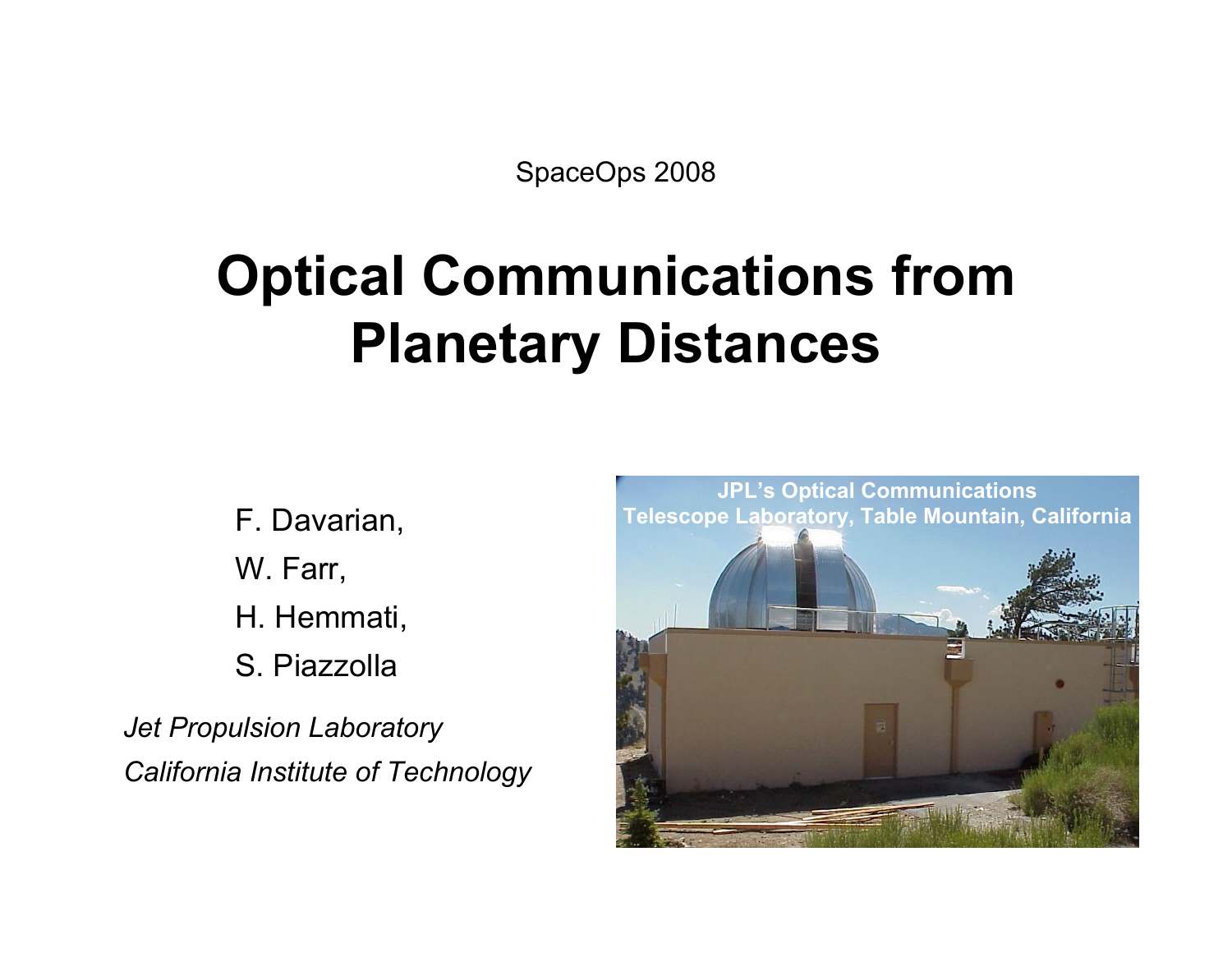#### **Deep Space Network 70-m Antenna at Goldstone, California**  Artwork by Henk Pander

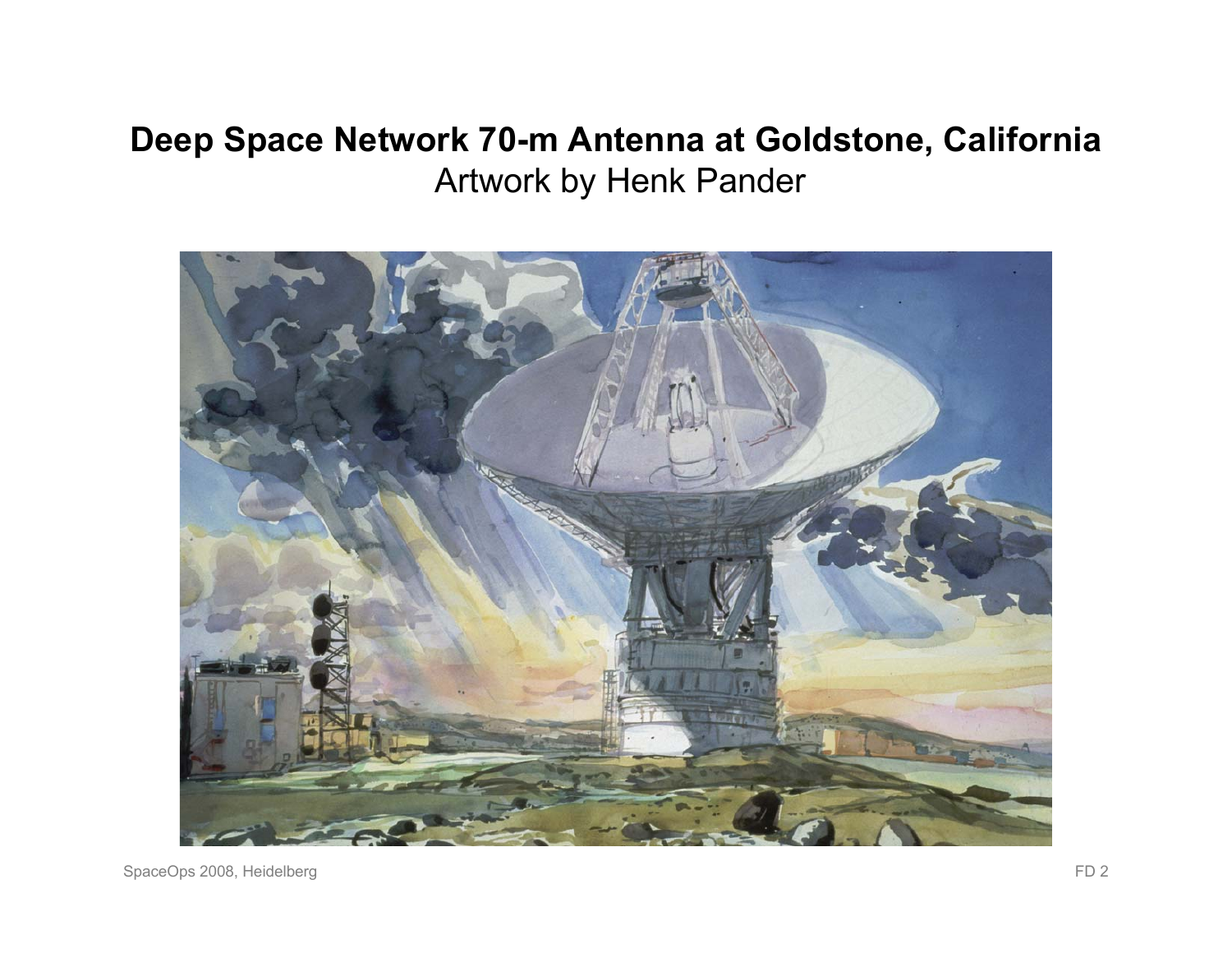#### **History of Deep Space Telemetry**

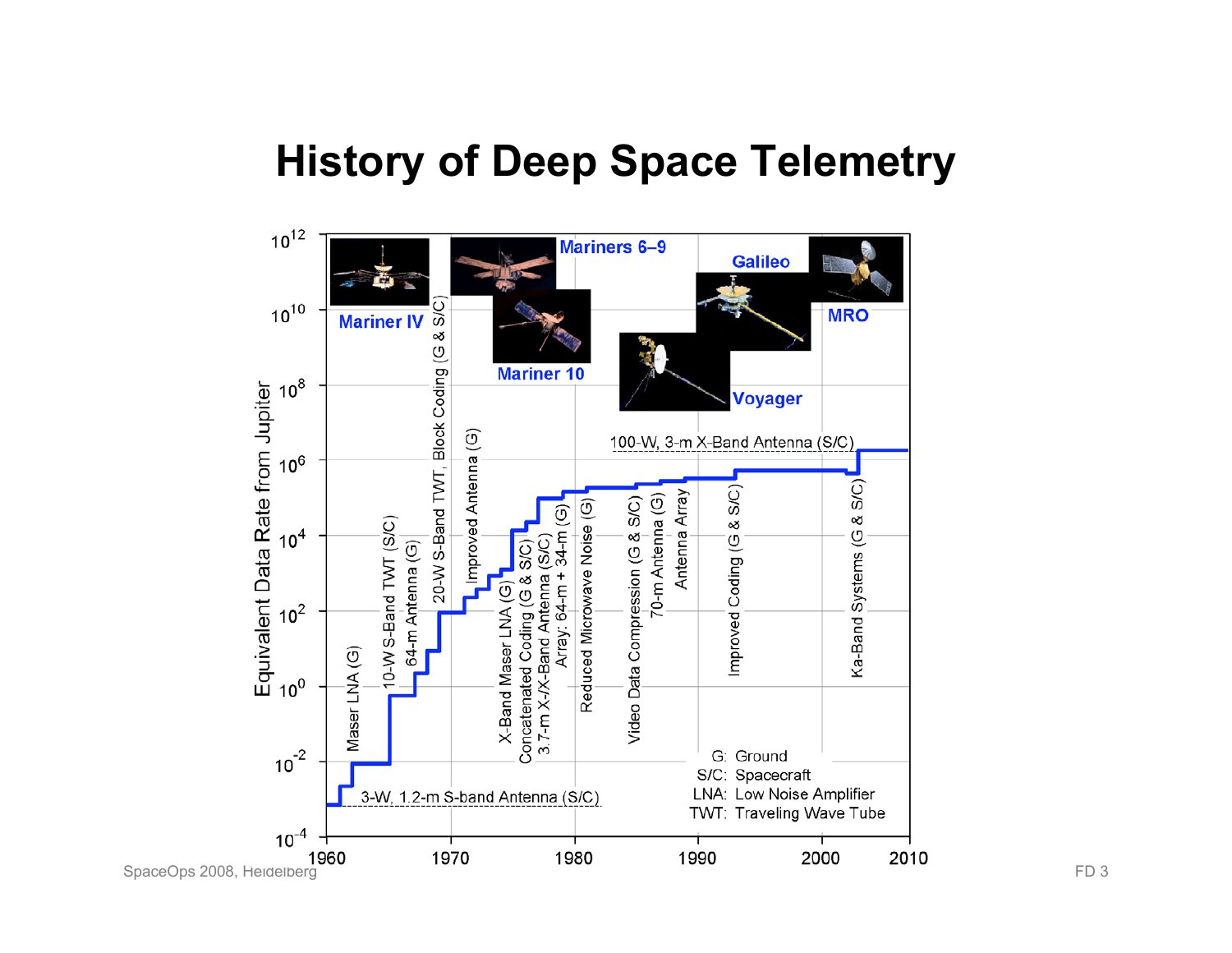## Future of Deep Space Telemetry



- Maximum end-to-end downlink difficulty is expected to increase roughly two orders of magnitude by 2025
- Although radio frequency (RF) waves may be able to meet future demands, in practice, optical links may provide a better option for meeting such ominous goals.
- It will be difficult, if not impossible, to communicate at near gigabits per second from the deep space using RF means.

SpaceOps 2008, Heidelberg FD 4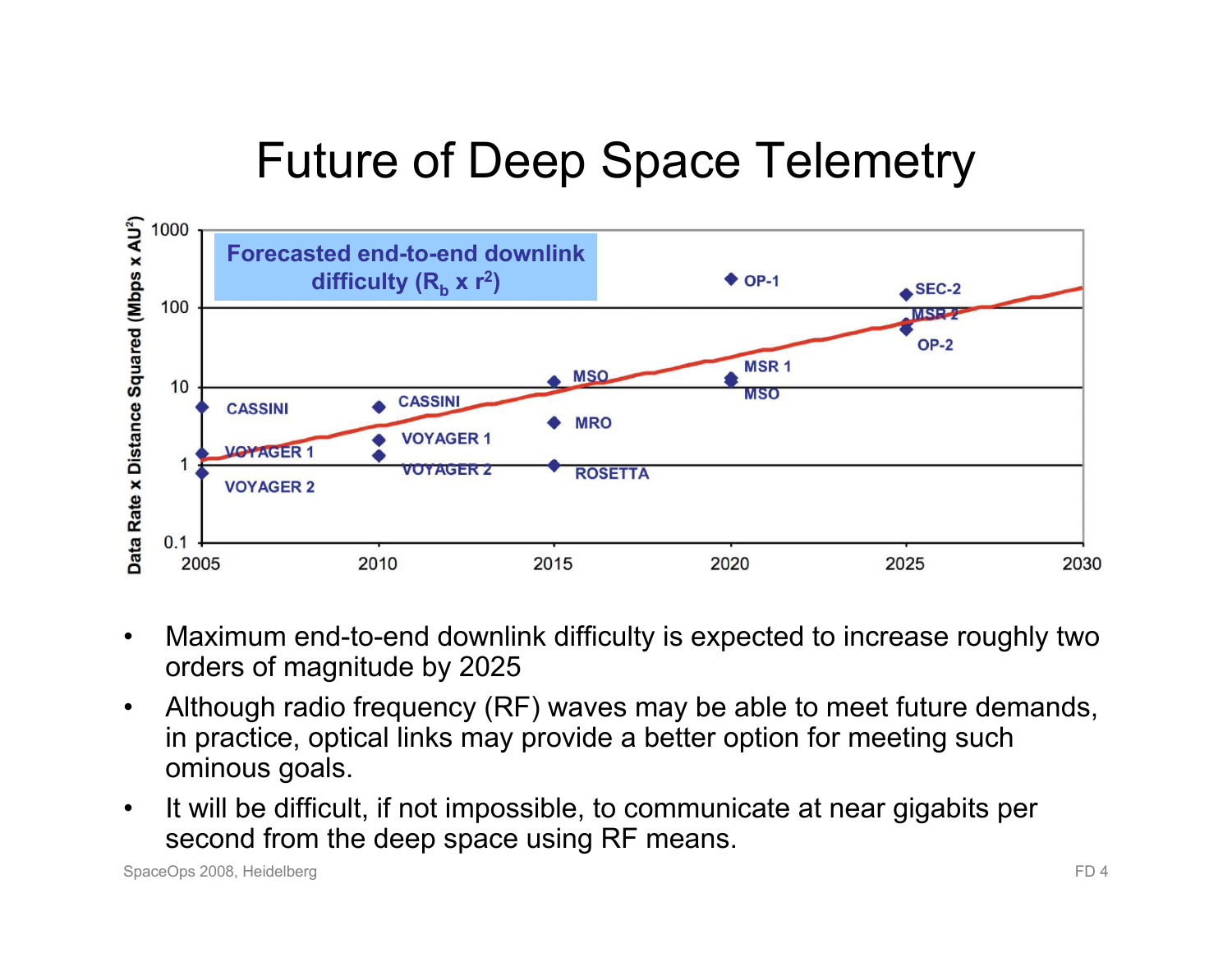### **Background**

- An important challenge in developing technology for space applications is the identification and utilization of a flight opportunity to test the technology
	- no specific mission has been identified as the first user
- It is important to demonstrate the feasibility of deep space communications, albeit, at a low data rate.
- Feasibility can be proven by closing the link with adequate margin and good pointing and tracking performance
- The first generation of operational systems will use ground-based Earth terminals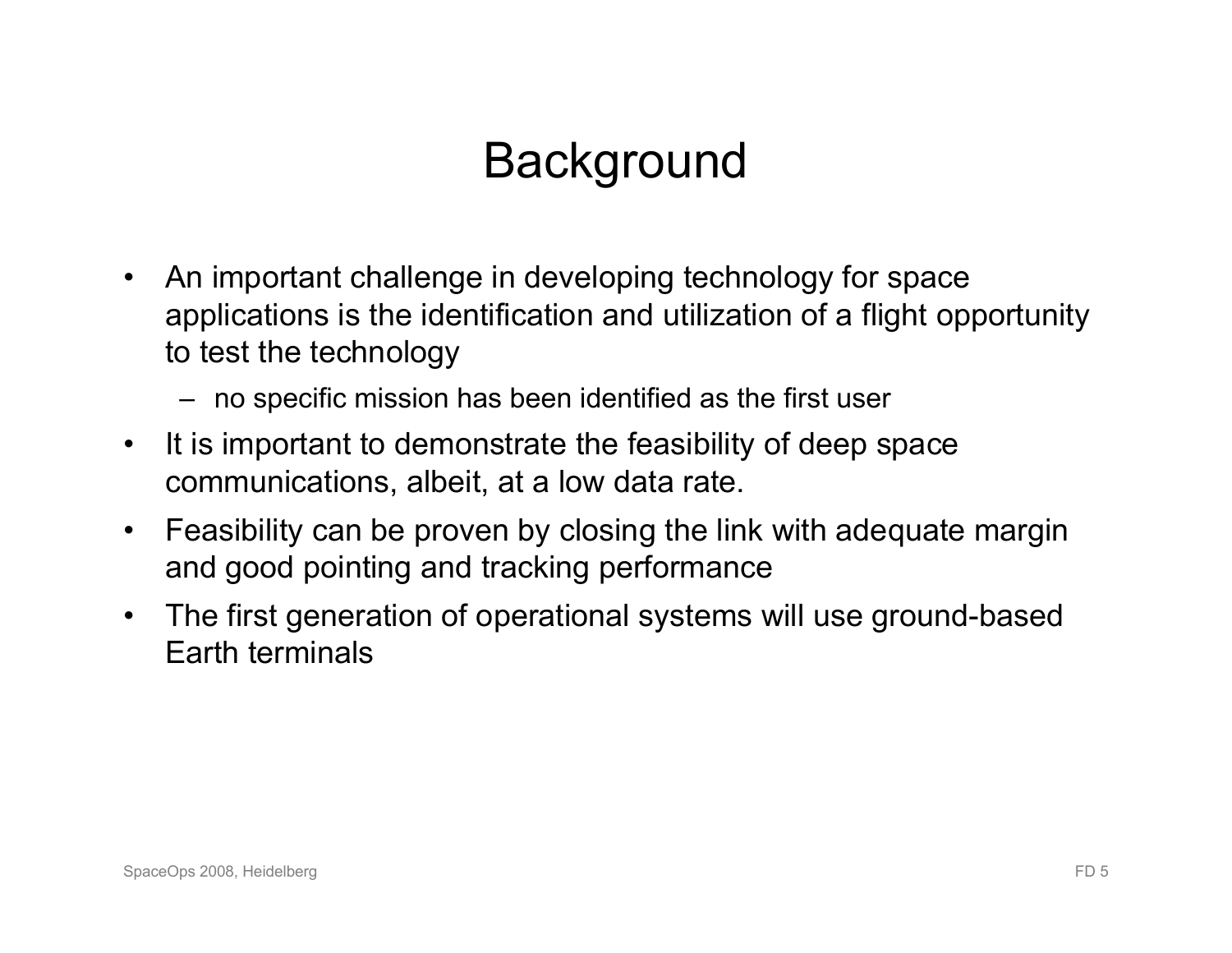### *Deep Space laser Communications*  Challenges & Technical Solutions

- Optical Channel
	- Photon starved link due to vast planetary distances
	- High levels of background light during day time operation,
	- Reception in the presence of the atmosphere (attenuation, scintillation, signal loss, etc.)
- Technology solutions
	- Narrow laser beams focus energy for long distance applications
		- Space terminal vibration isolation and precise pointing
	- Pulse position modulation (PPM) at the transmit end
	- Photon counting at the receive end
	- Ground terminal static and dynamic corrections to combat telescope deformations and channel induced anomalies
	- Channel error correction via encoding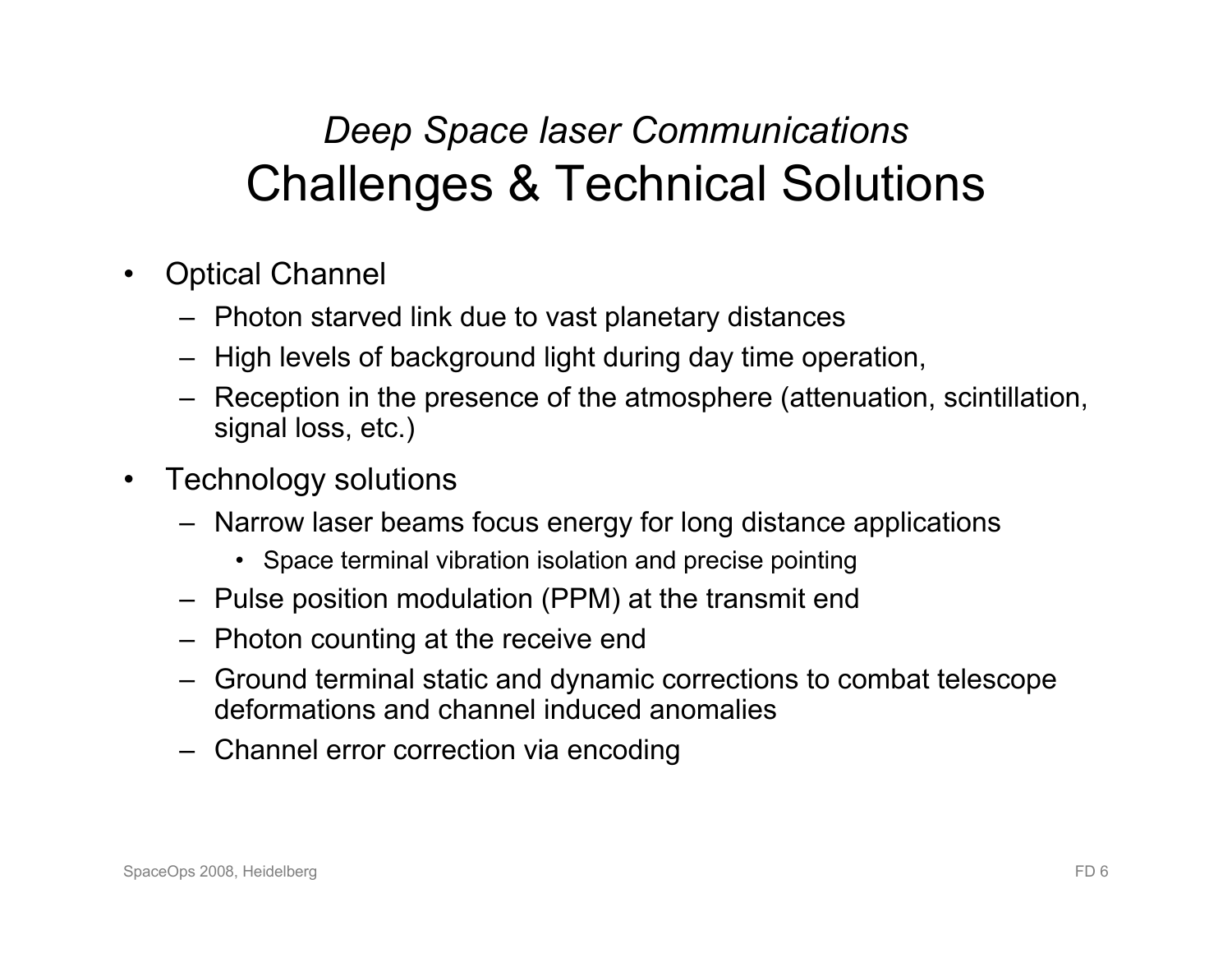#### **Optical Flight Terminal Conceptual block Diagram**

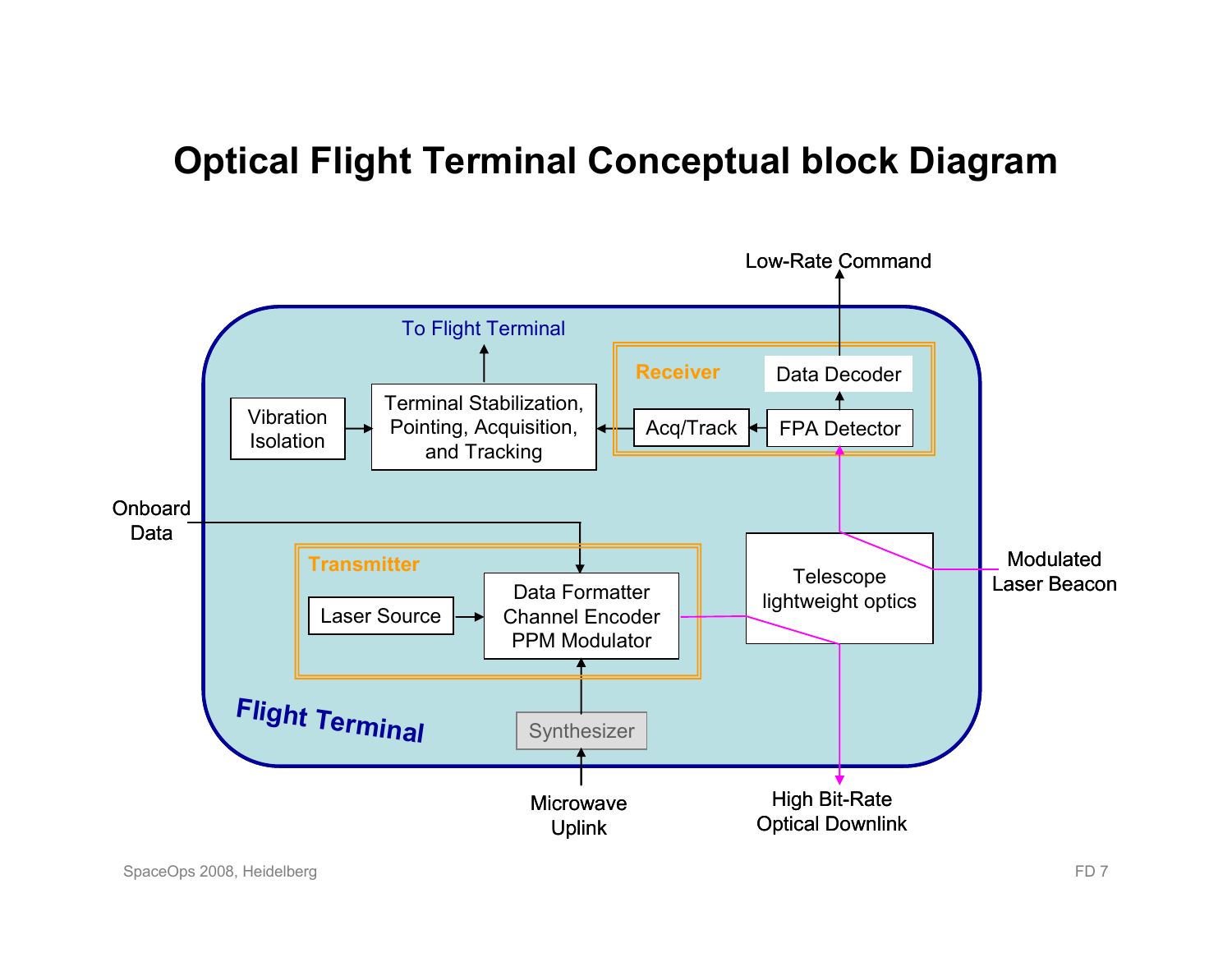#### *Optical Flight Terminal*  High Data Rate PPM Transmitter

- High order PPM requires an efficient laser amplifier with a high peak to average power ratio
	- Yb fiber lasers operating near 1060 nm or Er/Yb fiber lasers operating near 1550 nm
- JPL is now implementing data rates in the 50 to 1200 Megabits per second range using sub-nanosecond PPM slot widths
- JPL has developed a series of FPGA encoders and modulators that operate a slot rates down to 100 picoseconds with real time data inputs to 1.2 gigabits per second.



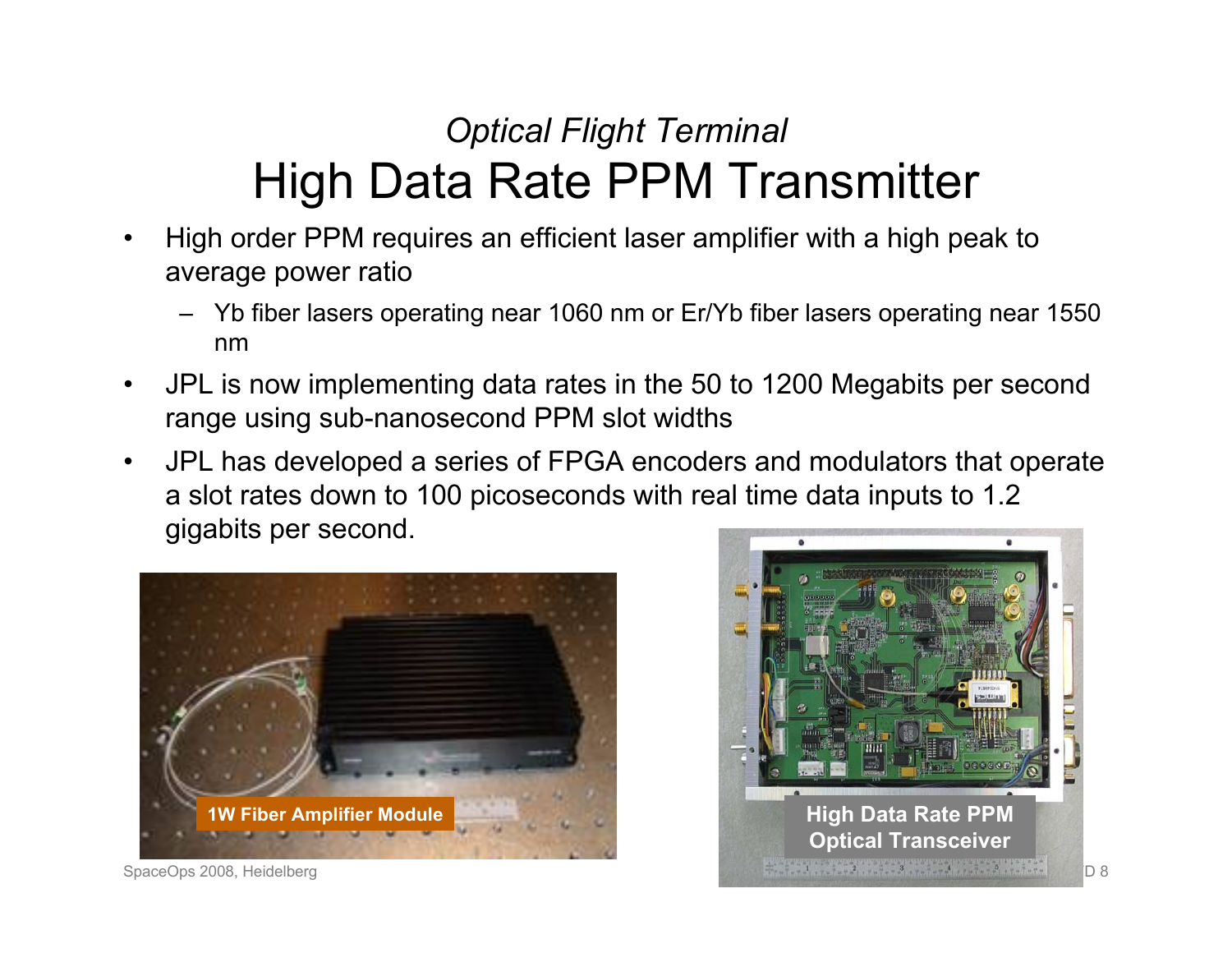#### *Optical Flight Terminal*  Flight Receiver

- Flight photon counting detector qualification
	- InGaAs(P) single photon sensitive Negative Avalanche Feedback and Geiger mode detectors for space operation
- Development and demonstration of Doppler rate estimation algorithm in hardware based upon using GHz rate PPM slot clock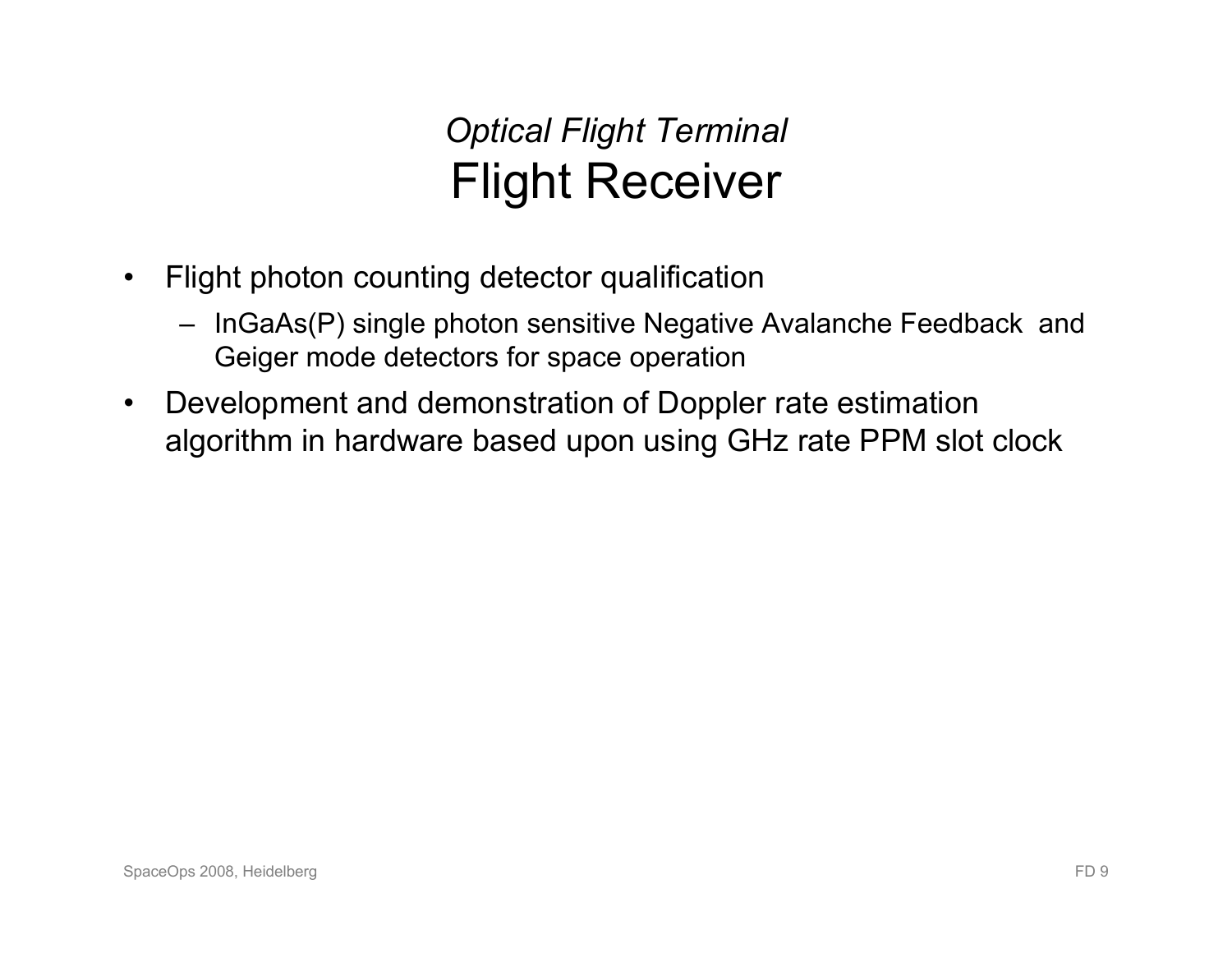### **Acquisition/Tracking/Pointing system based on Disturbance Free Platform concept**

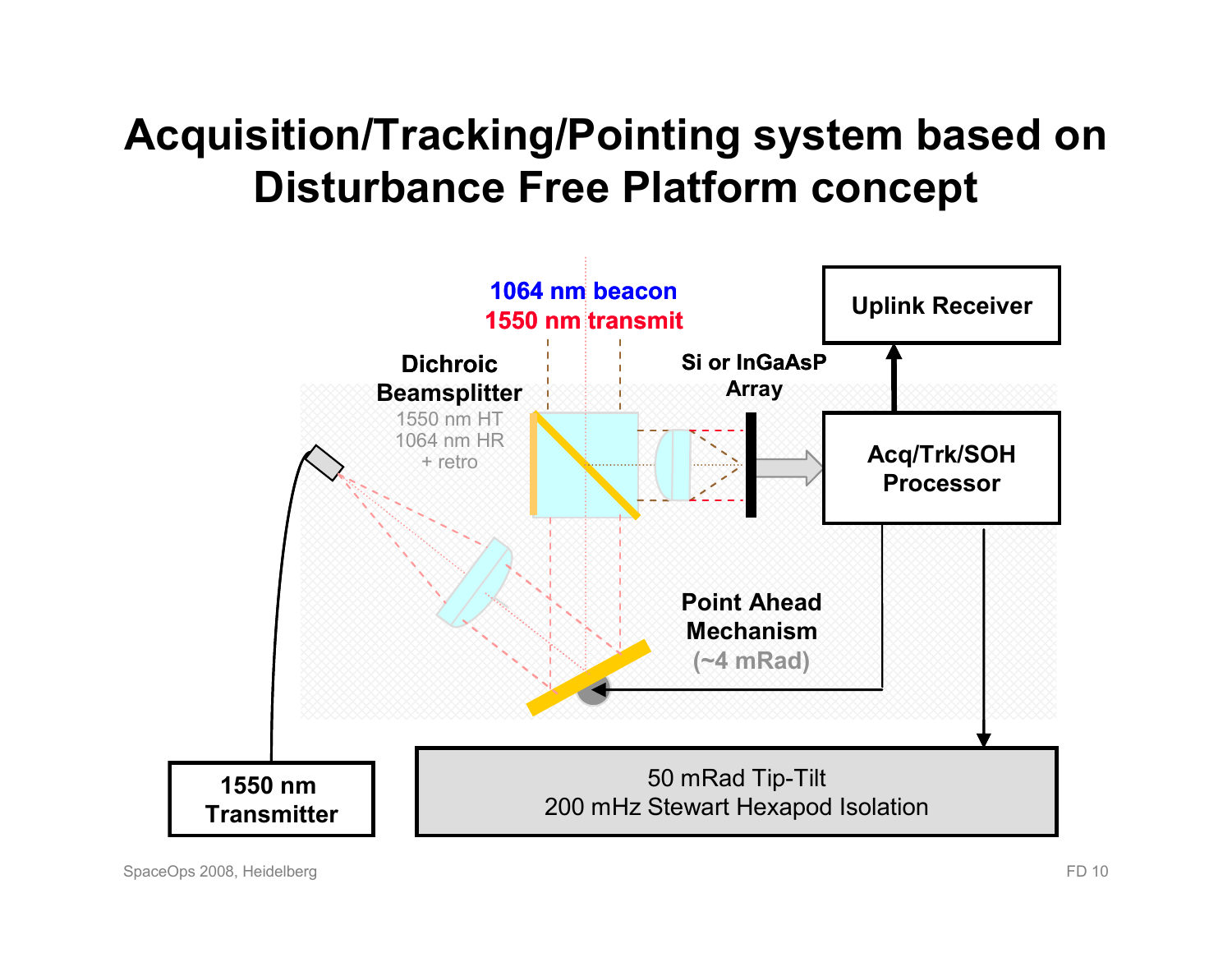#### **Optical Ground Terminal Conceptual Block diagram**

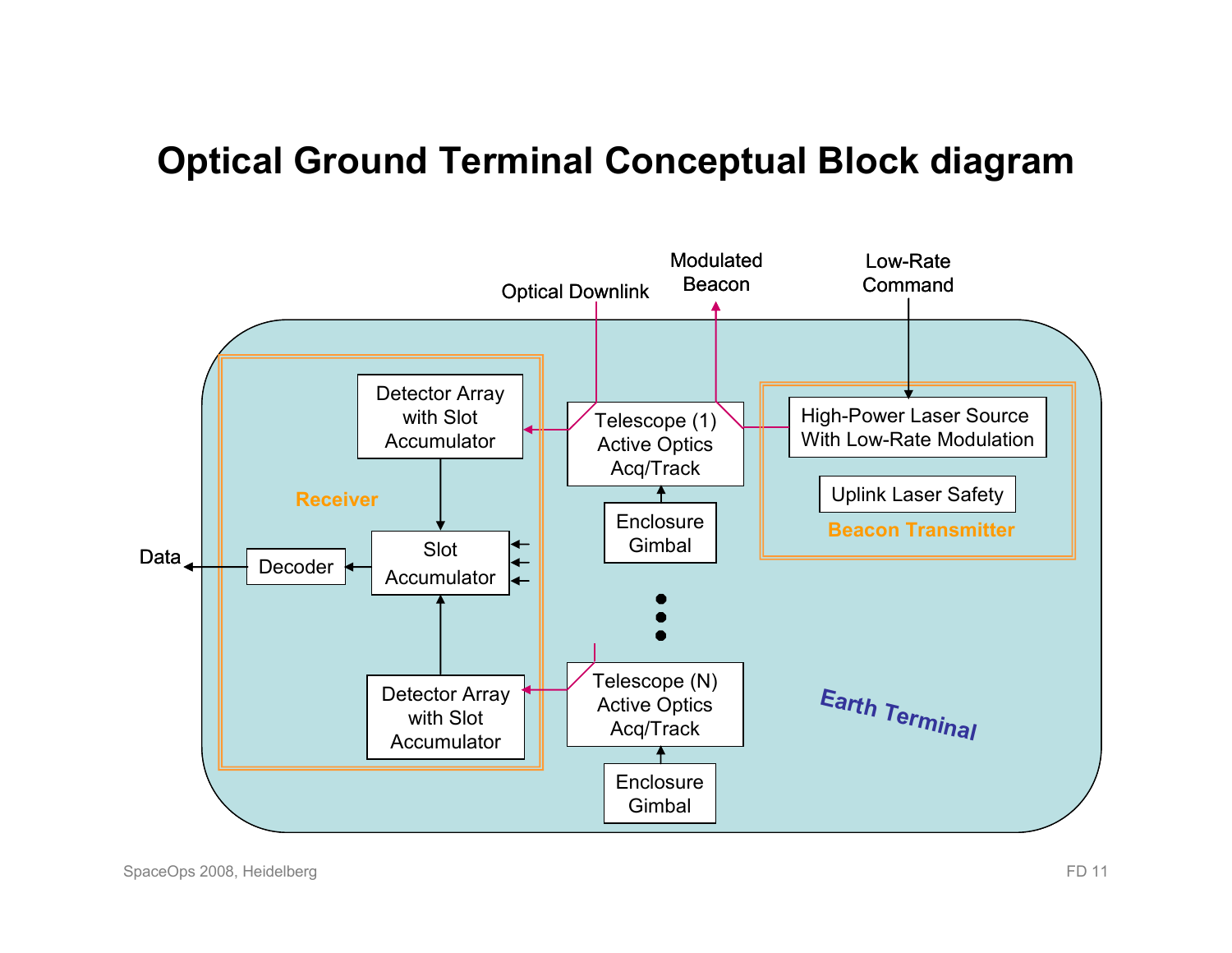#### **Downlink Array Receiver Architecture**

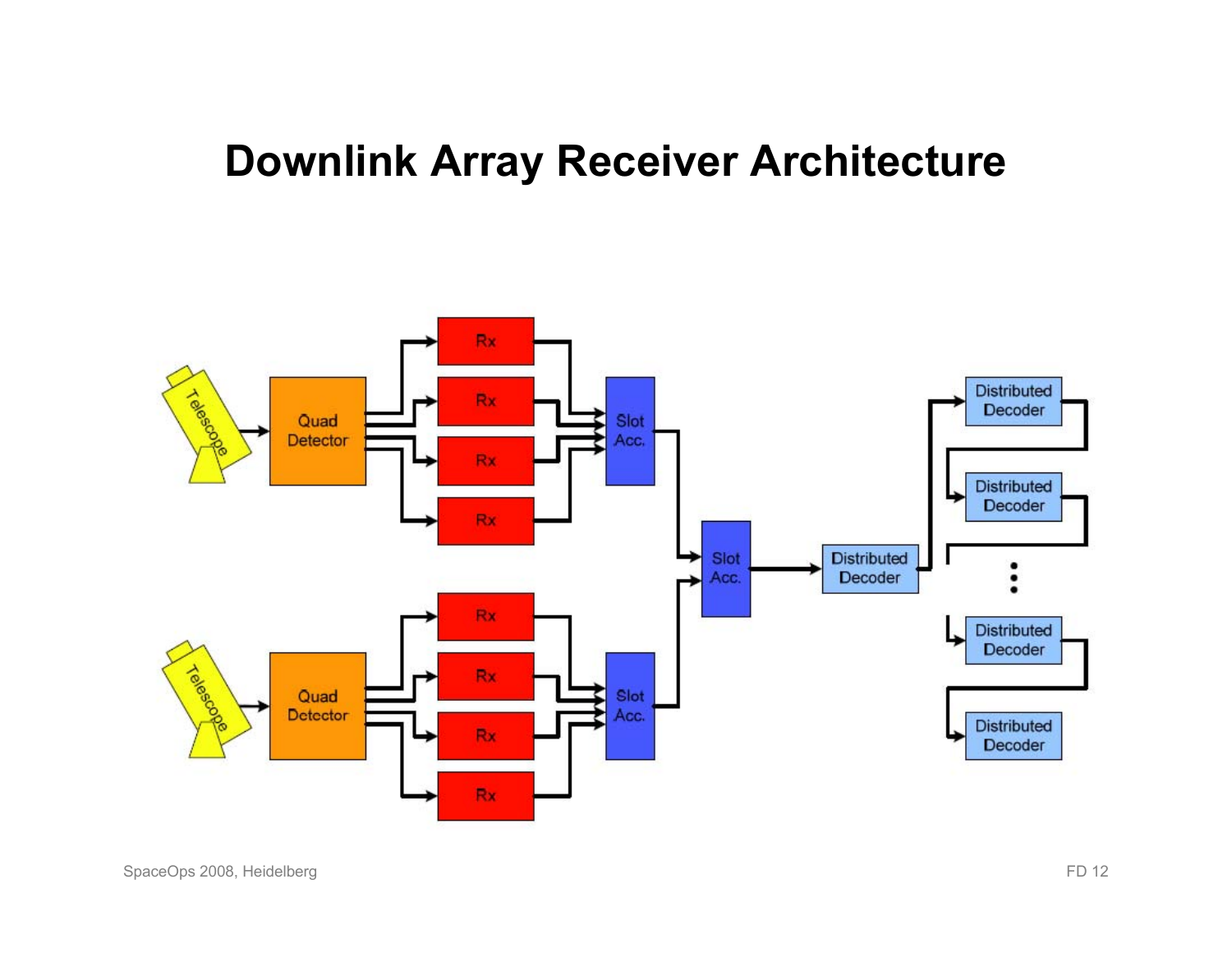## High Efficiency Photon Counting Detector

- High single photon detection efficiency (SPDE) reduces spacecraft burden (less laser transmit power)
- Low output pulse jitter is required for reception of PPM signals at high data rates.
- Dark count rate requirements are less stringent than other photon counting applications due to the high background fluxes encountered during daytime link operations
- Detector count rate limitations (linearity) can be mitigated through the use of array architectures
- JPL has heavily invested in a state-of-the-art characterization facility for photon counting detectors
- The most viable technology presently commercially available is the InGaAs(P) intensified photodiode (IPD)
	- Was validated to photon count in the near-infrared with high efficiency (> 40% SPDE) and operate with minimal cooling (220K)
	- IPD is a vacuum tube device that suffers from photocathode degradation with a lifetime on the order of a few thousand hours.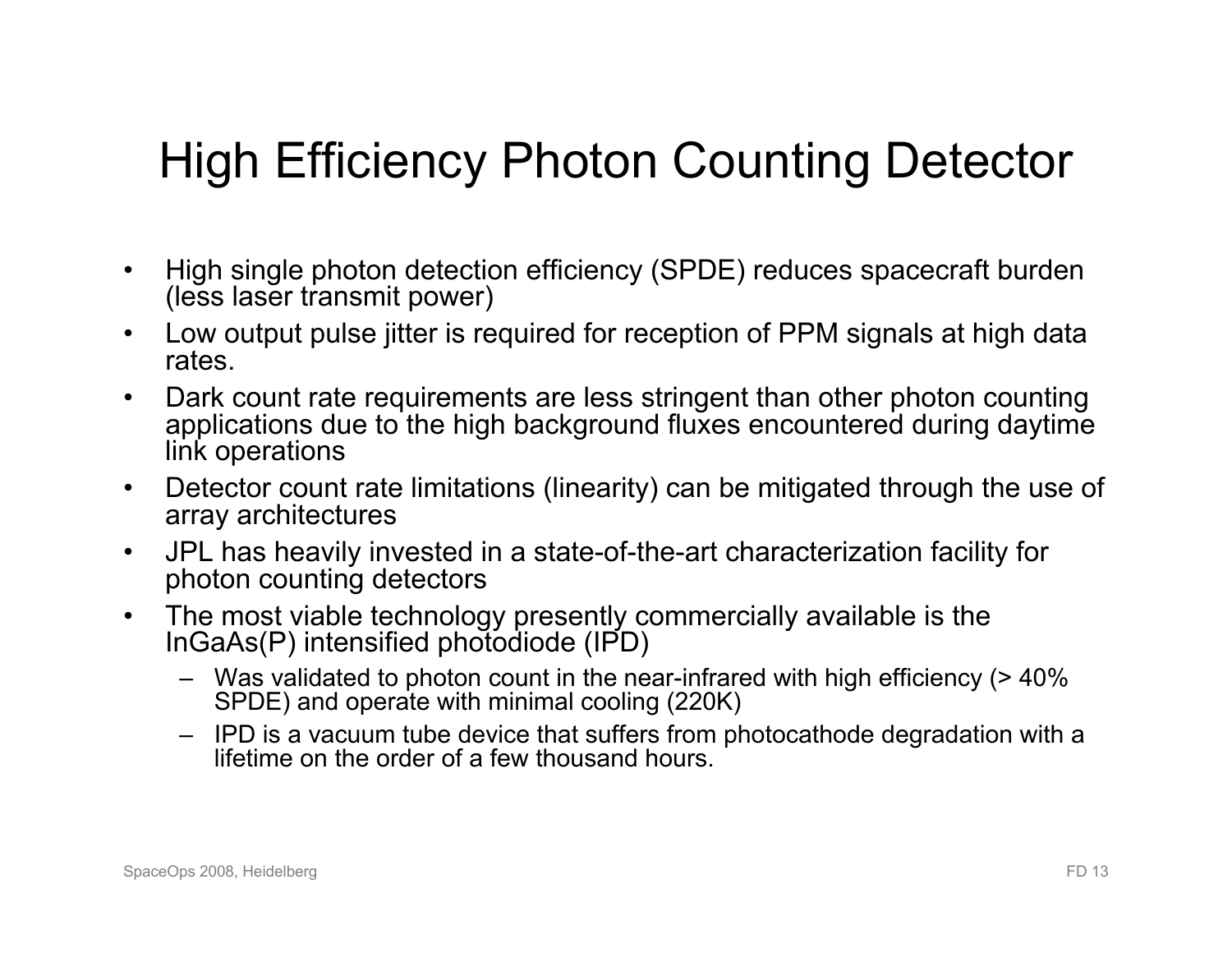### Detector, cont.

- Most promising has been demonstration Negative Avalanche Feedback (NAF) avalanche photodiodes with InGaAs absorbers for non-Geiger mode photon counting in the near infrared
- This technology has been previously demonstrated in silicon for visible wavelengths
- The NAF operational mode eliminates the requirement for the reset circuitry and read-out electronics that are required for semiconductor photon counters using Geiger mode operation.
- JPL has validated high gains (greater than 105) with excess noise factors near 1.0 in an InGaAs/InP material system and confirmed single photon response in sub-Geiger mode operation.



**Single Photon Detectors**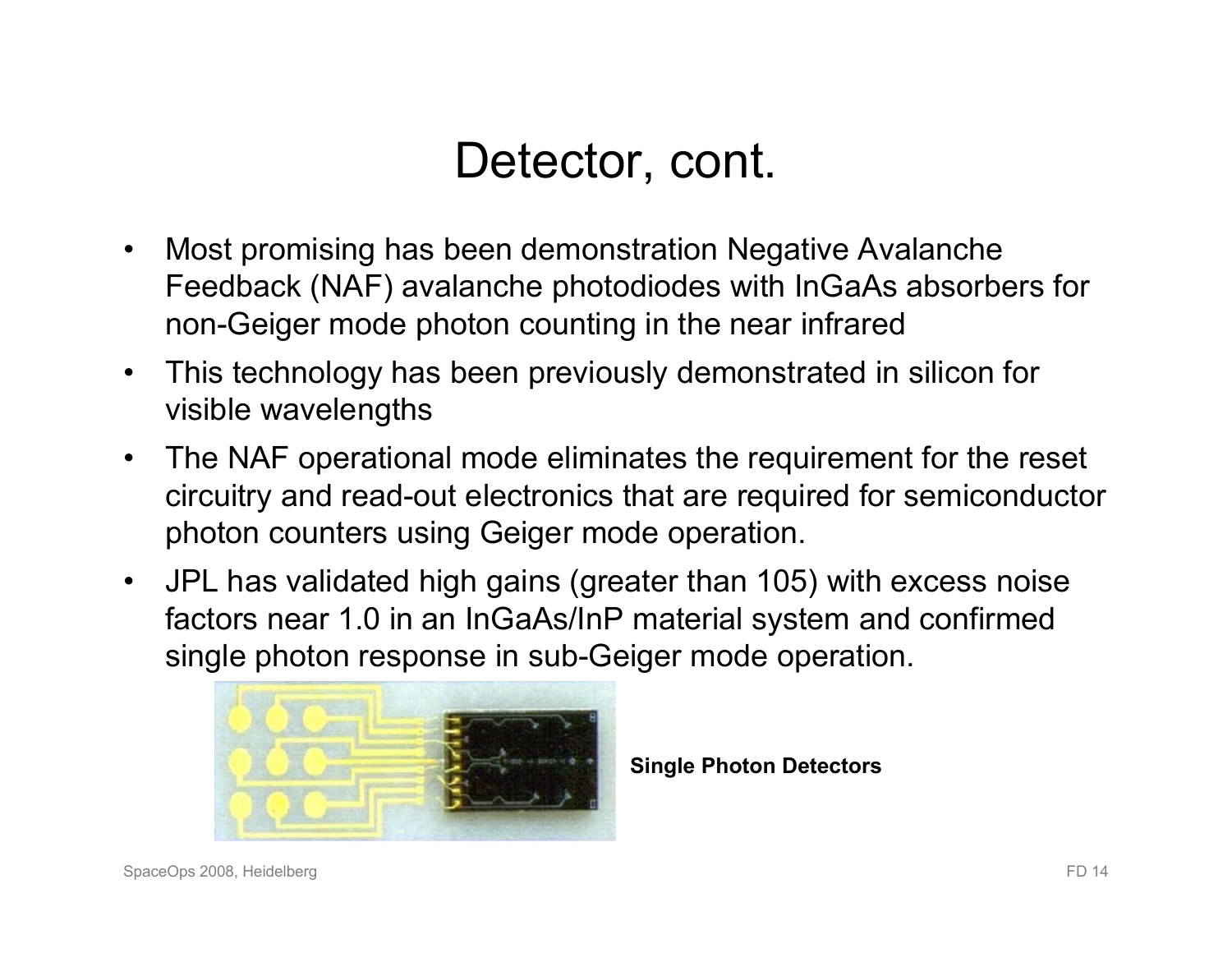#### *Characterizing Receiver Anomalies*  Detector Jitter and Receiver Slot Synchronization Error



RMS jitter  $(1.414\alpha)$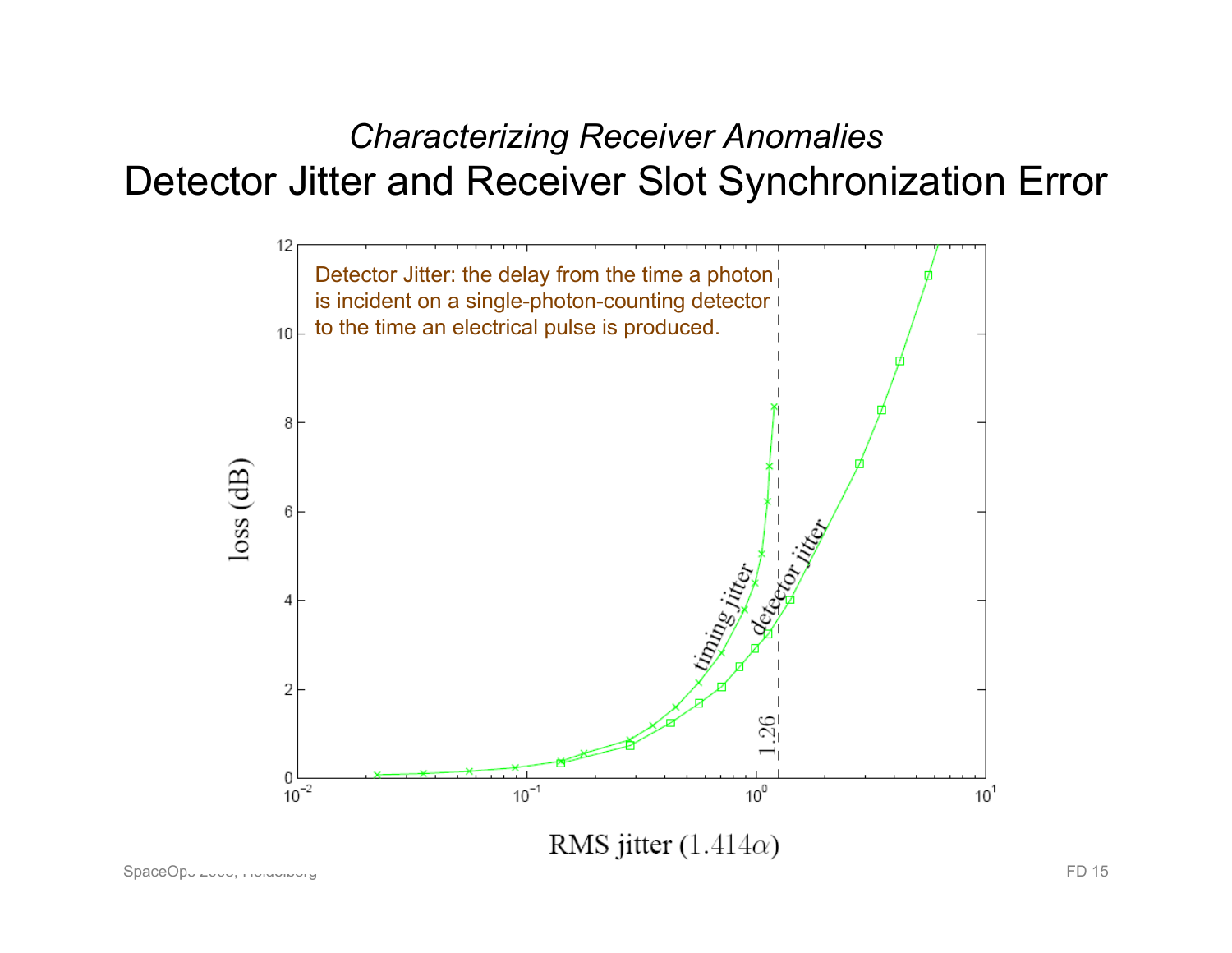### Optical Channel Presence of Sunlight and Atmospheric Effects



- Atmospheric Visibility Monitoring instruments at Table Mountain
	- AERONET sun photometer (870, 1020, 1610 μ) for sky radiance and attenuation monitoring
	- Telescope with MASS/DIMM for atmospheric turbulence monitoring
	- Infrared camera for day/night cloud coverage monitoring